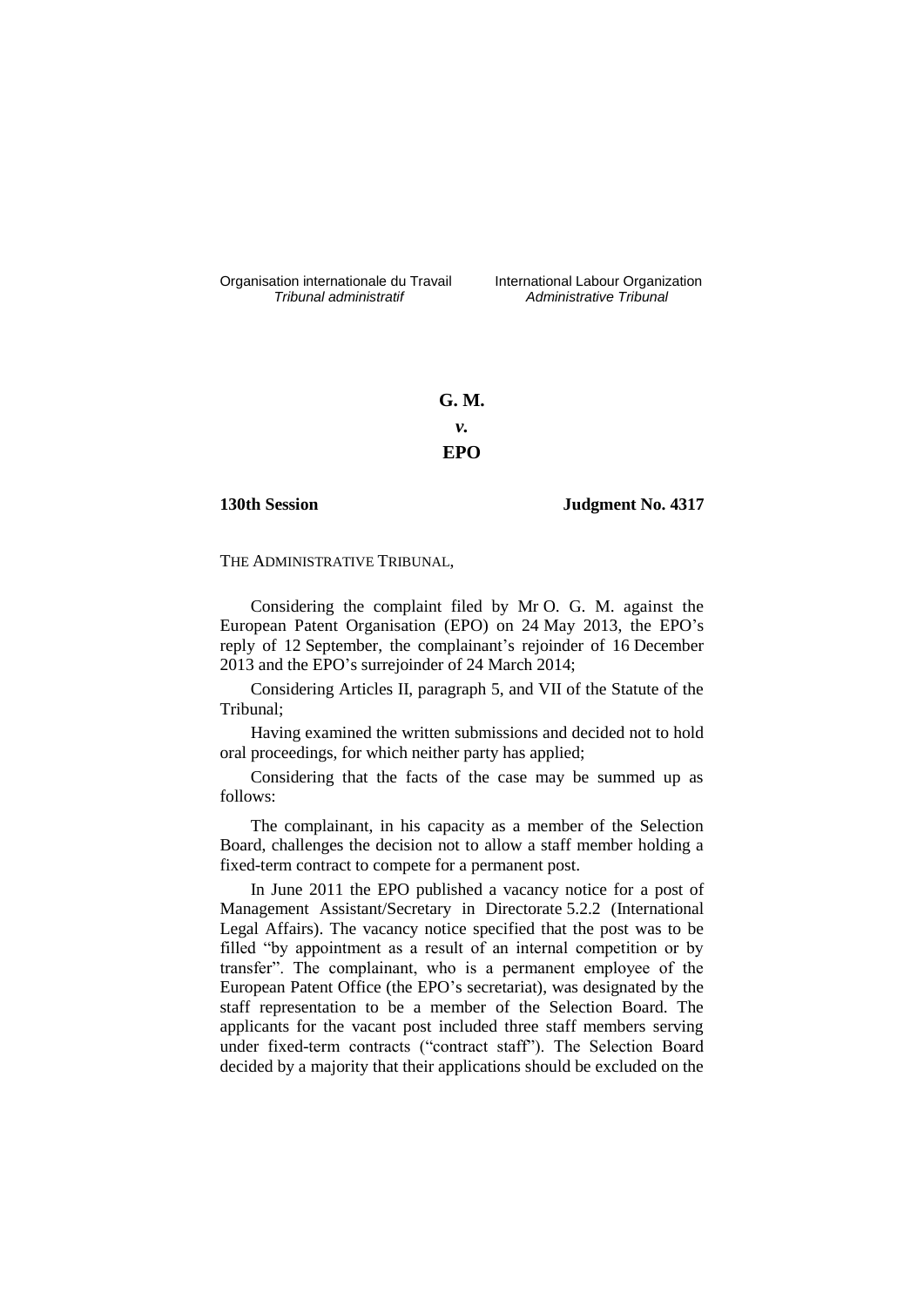### *Judgment No. 4317*

grounds that the competition was only open to permanent employees. The complainant, who disagreed with that decision, wrote to the President of the Office on 24 August 2011 asking him to quash it and to re-open the selection procedure, allowing the three staff members concerned to participate. In the event that his request was denied, his letter was to be treated as an internal appeal.

After an initial examination of the case, the President concluded that the applicable rules had been correctly applied and he therefore referred the matter to the Internal Appeals Committee (IAC) for an opinion. The IAC held a hearing on 9 July 2012 and issued its opinion on 3 December 2012. A majority of its members found that the relevant provisions of the Service Regulations for permanent employees of the European Patent Office and of the Conditions of Employment for Contract Staff, properly interpreted, did not exclude contract staff from internal competitions and that the Office's position was "unjust, discriminatory and an abuse of power". The minority considered that the Office's interpretation of the provisions was correct, emphasising the fundamental differences between the respective legal positions of permanent staff and contract staff.

By a decision of 25 February 2013, the Vice-President of Directorate-General 4, acting on behalf of the President of the Office, dismissed the appeal in accordance with the IAC minority opinion. He explained that, contrary to the majority's view, contract staff were clearly excluded from such competitions under the applicable legal framework, and that this did not involve any breach of the Office's duty of care towards the staff concerned. That is the impugned decision.

The complainant asks the Tribunal to set aside the impugned decision, to award punitive damages owing to the fact that it is no longer possible to re-run the competition, moral damages and costs, with 8 per cent interest on all these amounts.

The EPO asks the Tribunal to dismiss the complaint as unfounded.

## CONSIDERATIONS

1. The complainant, a member of the Selection Board designated by the staff representation, filed an internal appeal against the decision, taken by a majority of the Selection Board, to exclude three candidates who had been recruited under fixed-term contracts, on the grounds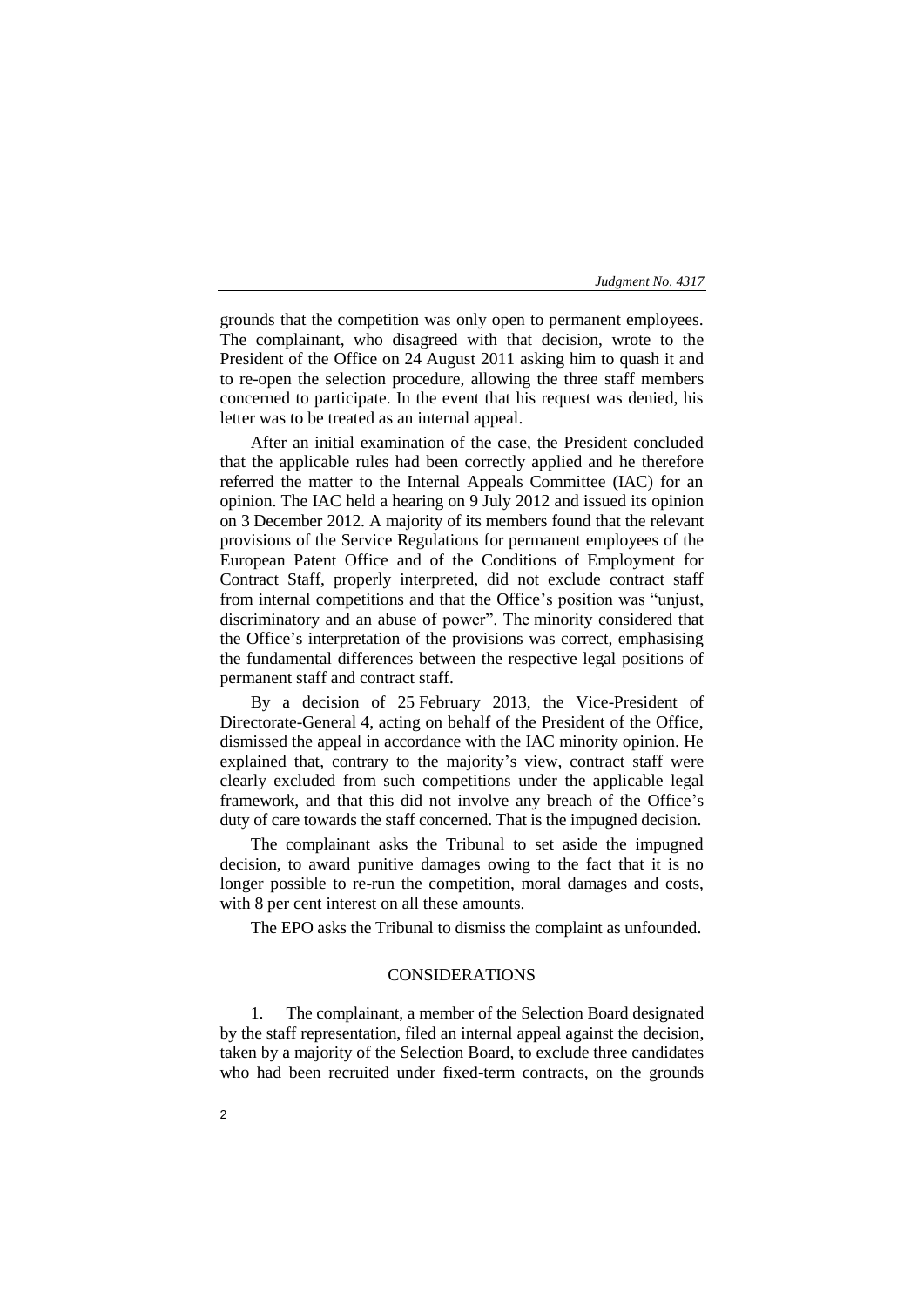## *Judgment No. 4317*

that the competition was only open to permanent employees. In the present complaint, the complainant impugns the 25 February 2013 decision by which the Vice-President of Directorate-General 4, acting on behalf of the President of the Office, dismissed the appeal in accordance with the IAC minority opinion. The Vice-President explained the reasons why he agreed with the IAC minority opinion. No objection has been raised at any point during the proceedings as to the complainant's standing to bring this complaint or indeed the underlying internal appeal.

2. The Tribunal considers that the present case raises two connected threshold issues which need to be resolved: a) whether the complainant's cause of action can be considered by the Tribunal even though this issue has not been raised by the parties; b) if the answer is yes, whether the complainant has the requisite standing to bring this complaint.

The Tribunal's answer is affirmative to the first question and negative to the second one.

3. The Tribunal must, in this case, raise the preliminary issue of the complainant's cause of action of its own motion, because the existence of a cause of action is a necessary pre-condition for the Tribunal's competence. If the complainant does not allege the violation of rights which the Tribunal is called upon to protect under the terms of its Statute, the Tribunal cannot adjudicate on the complaint. The Tribunal's case law connects this issue to the issue of receivability (see Judgments 3426, consideration 16, 3428, consideration 11, 3642, consideration 11, 3648, consideration 5, and the case law cited therein).

4. Regarding the second issue, it is worth noting that after the end of the written procedure in this case, the Tribunal adopted Judgment 3557, in a summary procedure, where it found that it was clear that the complainant, who was likewise acting in his capacity as a member of a Selection Board, did not have standing to challenge the outcome of the selection procedure. The same reasoning must be applied in the present case as "[the complainant] does not specifically allege any non-observance of his terms of appointment as required by Article II, paragraph 5, of the Tribunal's Statute".